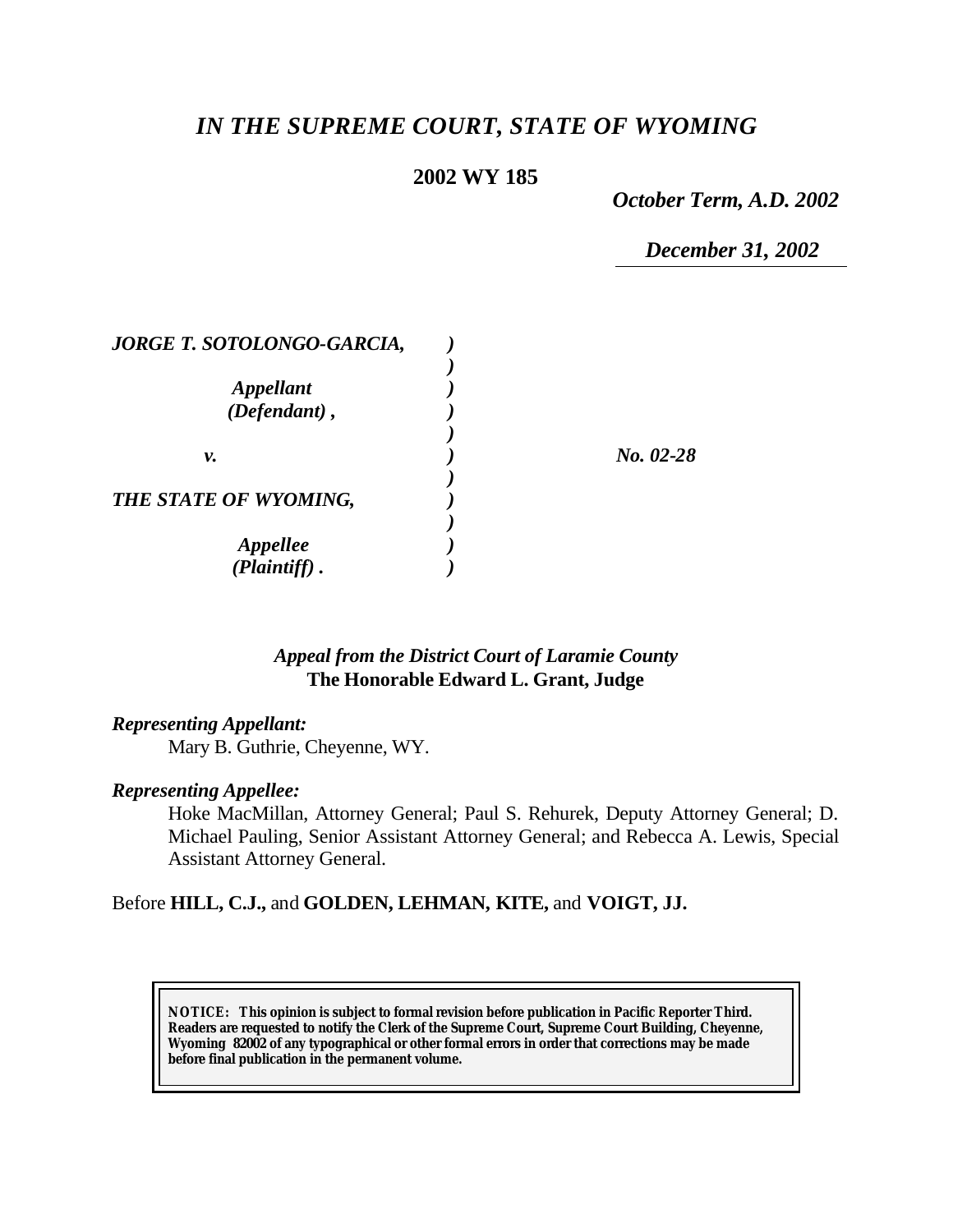#### **LEHMAN, Justice.**

[¶1] Appellant Jorge T. Sotolongo-Garcia appeals his convictions for possession with intent to deliver marijuana and conspiracy to deliver marijuana. Appellant asserts the jury was presented with insufficient evidence to support the verdict on both charges. Satisfied with the evidence as reflected by the record, we affirm.

#### *ISSUE*

[¶2] Was evidence sufficient to permit the jury to find appellant guilty of possession with intent to deliver marijuana and conspiracy to deliver marijuana?

## *FACTS*

[¶3] A traffic stop on I-80 in Laramie County revealed two occupants, one of which was appellant, and 77 pounds of marijuana. Appellant claims he was just along for the ride.

[¶4] Appellant's partner, Steven Nevling, was a car mechanic in San Diego, California who repaired cars for drugs or money. Pursuing his chosen career, he worked on a 1994 Mitsubishi Gallant for a man called "Alan." Nevling had known Alan for about three months. Nevling also knew Alan was in the drug business because Alan supplied Nevling with drugs. Nevling, however, had previously met appellant only one time through an introduction by Alan.

[¶5] While working on the Mitsubishi, Nevling was approached by Alan and asked if he would drive the car to Iowa in return for \$1,500 and a quarter ounce of methamphetamine. Alan explained that his original driver could not, for whatever reason, make the trip. After agreeing, Nevling and Alan met three individuals who loaded the trunk with marijuana. Alan then instructed Nevling to follow him to the home where Nevling was first introduced to appellant. At the home, Nevling was informed that appellant would join him on the trip.

[¶6] At this juncture, appellant got into Alan's car, and Nevling was instructed to follow appellant and Alan. Nevling did so until they passed through an immigration checkpoint, after which appellant joined Nevling in the Mitsubishi. Alan gave appellant \$300 for expenses, along with a cell phone, and appellant and Nevling began their journey to Iowa.

[¶7] Nevling drove from San Diego to Las Vegas. Appellant then drove to Rock Springs, whereupon Nevling again took over. During the trip, the cell phone rang several times. Appellant would speak in Spanish to the caller, and a couple of times Nevling heard appellant use the word "mota," which is Spanish slang for marijuana.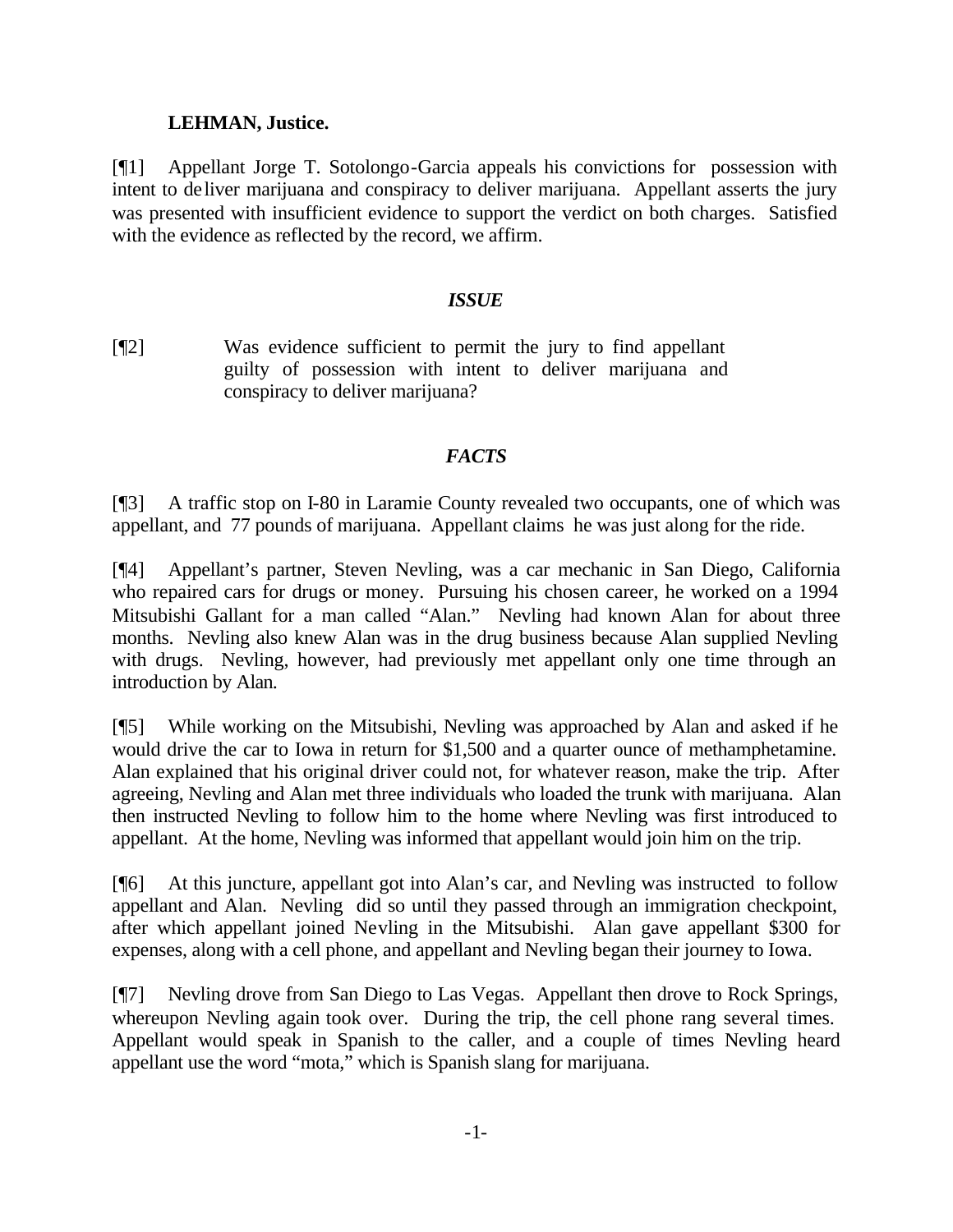[¶8] West of Rawlins, appellant became ill. Nevling called 911 and got directions to the hospital. Having delivered appellant to the hospital, being low on cash, and not knowing who to contact once he reached Iowa, Nevling used the cell phone to call Alan. He was told to stay with appellant. Later, again on the cell phone with Alan, Nevling was told to get the phone to appellant. He did so, and appellant spoke with Alan. Sometime after that, appellant left the hospital against medical advice, and they continued their journey.

[¶9] The twosome was stopped fifteen miles west of Cheyenne because the 1994 Mitsubishi lacked working taillights and Nevling was driving erratically. They both claimed not to know the other. The interior of the car exuded an overwhelming odor of diesel fuel, a ruse sometimes used to mask the scent of drugs from dogs. A canine unit was called to the scene and, after the dog alerted, officers found about twenty bricks of marijuana in the trunk. When questioned later, appellant admitted he knew there were drugs in the car but said they belonged to Nevling.

[¶10] The State entered into a plea agreement with Nevling, who, pursuant to that agreement, testified against appellant at trial.

#### *STANDARD OF REVIEW*

[¶11] When addressing a claim that the evidence is insufficient to sustain the conviction for a crime, we apply the following standard:

> This Court assesses whether all the evidence which was presented is adequate enough to form the basis for a reasonable inference of guilt beyond a reasonable doubt to be drawn by a finder of fact when that evidence is viewed in the light most favorable to the State. We will not substitute our judgment for that of the jury when we are applying this rule; our only duty is to determine whether a quorum of reasonable and rational individuals would, or even could, have come to the same result as the jury actually did.

This inquiry does not require a court to determine whether it believes that the evidence at the trial established guilt beyond a reasonable doubt. Rather, the relevant question is whether, after viewing the evidence in the light most favorable to the prosecution, any rational trier of fact could have found the essential elements of the crime beyond a reasonable doubt. This standard gives the trier of fact the responsibility to fairly resolve conflicts in the testimony, weigh the evidence, and draw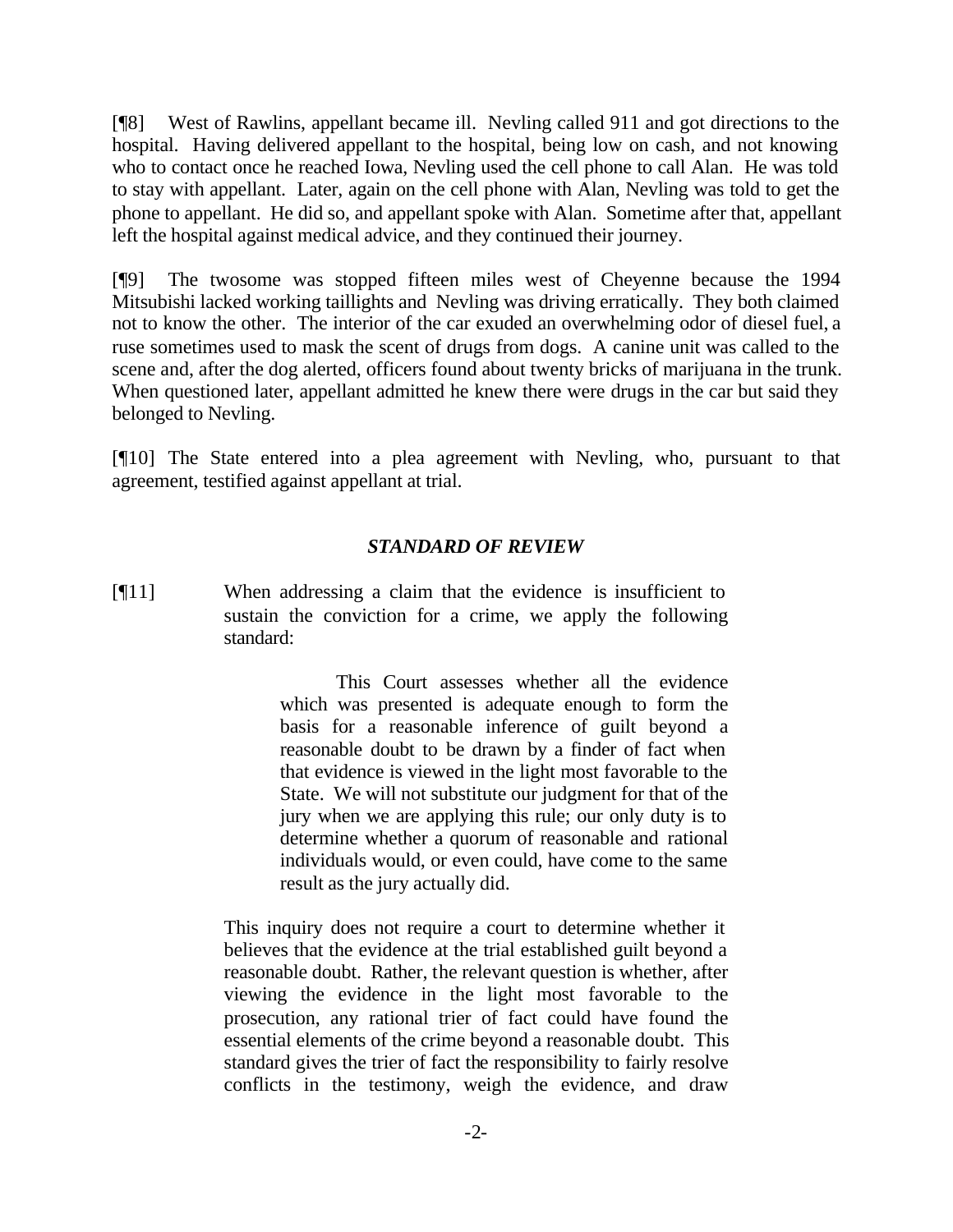reasonable inferences from the facts. "Once a defendant has been found guilty of the crime charged, the factfinder's role as weigher of the evidence is preserved through a legal conclusion that upon judicial review all of the evidence is to be considered in the light most favorable to the prosecution."

*Willis v. State*, 2002 WY 79, ¶8, 46 P.3d 890, ¶8 (Wyo. 2002) (citations omitted).

## *DISCUSSION*

#### *Possession with intent to deliver*

[¶12] Appellant's brief questions only the "possession" element and does not challenge the element of "intent to deliver." Possession is proved when the prosecution establishes that the accused either individually or *jointly with another* exercised dominion and control over the substance, had knowledge of its presence, and had knowledge that the substance was a controlled substance. *Wise v. State*, 654 P.2d 116, 119 (Wyo. 1982). Direct evidence of actual possession of the substance is not required. Constructive possession is sufficient and can be proved by circumstantial evidence linking together a series of facts which results in a reasonable inference that the defendant had the necessary control over and knowledge of the drugs. *Houghton v. State*, 6 P.3d 643, 647 (Wyo. 2000); *Wise*, 654 P.2d at 119.

[¶13] Clearly, the evidence, as recited in the facts, not only reaches the sufficiency threshold but borders on overwhelming. Appellant was a prior acquaintance of Alan; it was Alan who arranged for the marijuana to be transported; appellant shared in the driving chores; appellant remained in contact with Alan by cell phone throughout the journey; appellant was given the cash by Alan to pay for the expenses of the trip; appellant had the contact information once they reached their destination in Iowa; and appellant said he knew there were drugs in the car. This evidence not only supports the possession but the intent to deliver as well.

#### *Conspiracy to deliver marijuana*

 $[914]$  The elements of a conspiracy involving a controlled substance are: (1) at least a tacit understanding between the defendant and a coconspirator to commit an act violative of Wyoming's controlled substances act, and (2) intent by the defendant to commit the elements of the offense which was the object of the understanding. Due to the covert nature of the crime, circumstantial evidence may be relied upon to establish the conspiracy. *Gilliam v. State*, 890 P.2d 1104, 1108 (Wyo. 1995). The amended information in this case alleges that appellant conspired with "Steven Nevling and others whose full identities are presently unknown to commit the crime of Delivery of Marijuana." "All that is required is that 'a participant know of the others' existence and their activities to further the conspiracy.'" *Marquez v. State*, 12 P.3d 711, 716 (Wyo. 2000) (citations omitted).